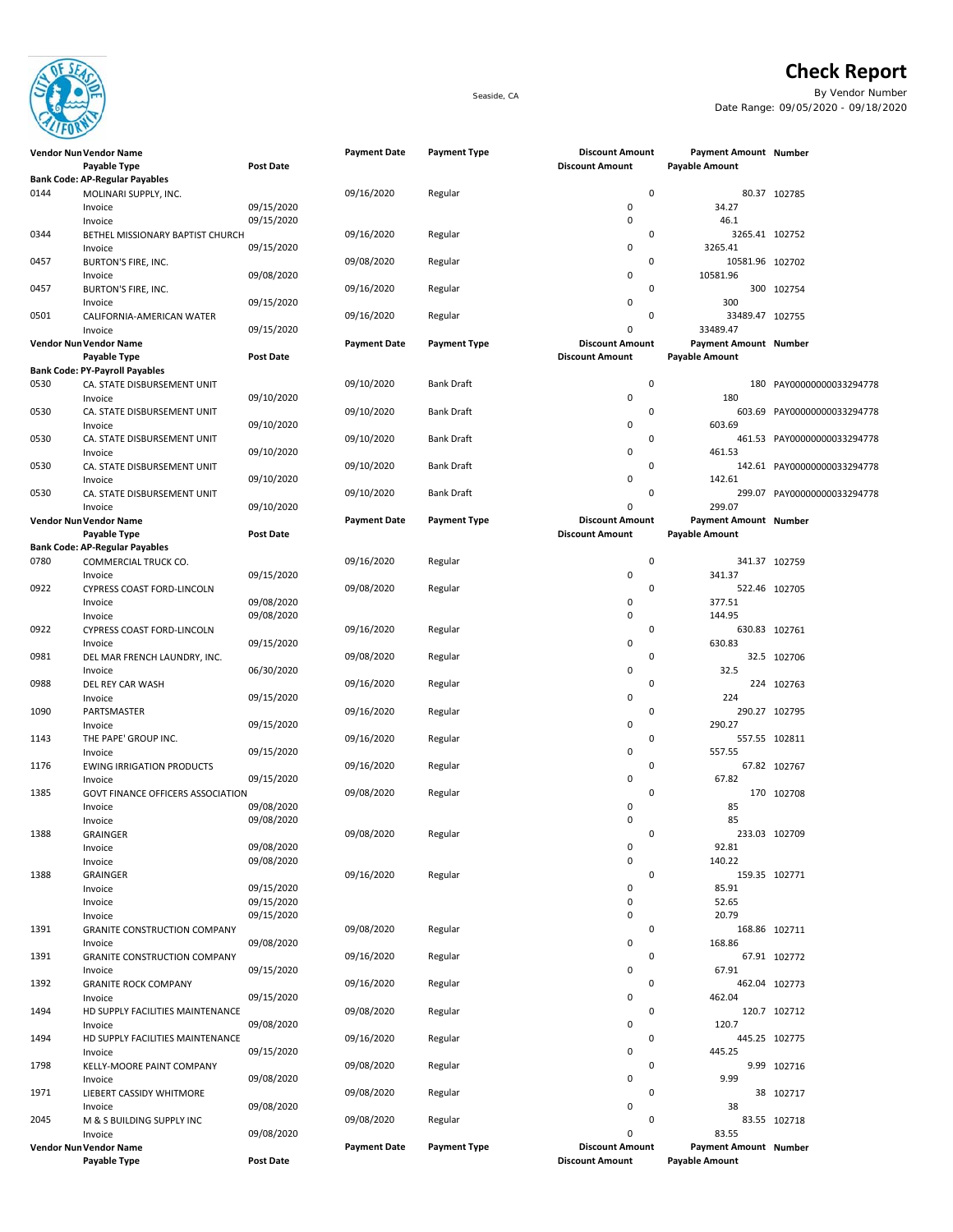| 2102 | MARTIN'S IRRIGATION SUPPLY, INC.         |                          | 09/08/2020          | Regular             |                        | 0         | 195.45 102719           |                      |
|------|------------------------------------------|--------------------------|---------------------|---------------------|------------------------|-----------|-------------------------|----------------------|
|      | Invoice                                  | 09/08/2020               |                     |                     | $\pmb{0}$              |           | 181.25                  |                      |
|      | Invoice                                  | 09/08/2020               |                     |                     | 0                      |           | 14.2                    |                      |
| 2102 | MARTIN'S IRRIGATION SUPPLY, INC.         |                          | 09/16/2020          | Regular             |                        | 0         |                         | 42.17 102780         |
|      | Invoice                                  | 09/15/2020               |                     |                     | 0                      |           | 42.17                   |                      |
| 2157 | MGT OF AMERICA, LLC                      |                          | 09/08/2020          | Regular             |                        | 0         |                         | 2207.1 102720        |
|      | Invoice                                  | 09/08/2020               |                     |                     | 0                      |           | 2207.1                  |                      |
| 2184 | <b>MISSION LINEN SERVICE</b>             |                          | 09/16/2020          | Regular             |                        | 0         | 246.63 102783           |                      |
|      | Invoice                                  | 09/15/2020               |                     |                     | 0                      |           | 82.21                   |                      |
|      | Invoice                                  | 09/15/2020               |                     |                     | 0                      |           | 82.21                   |                      |
|      | Invoice                                  | 09/15/2020               |                     |                     | 0                      |           | 82.21                   |                      |
| 2186 | MISSION UNIFORM SERVICE                  |                          | 09/08/2020          |                     |                        | 0         | 500.55 102721           |                      |
|      | Invoice                                  | 09/08/2020               |                     | Regular             | 0                      |           | 392.97                  |                      |
|      |                                          | 09/08/2020               |                     |                     | 0                      |           |                         |                      |
|      | Invoice                                  |                          |                     |                     |                        |           | 107.58                  |                      |
| 2186 | MISSION UNIFORM SERVICE                  |                          | 09/16/2020          | Regular             |                        | 0         | 618.16 102784           |                      |
|      | Invoice                                  | 09/15/2020               |                     |                     | 0                      |           | 380.42                  |                      |
|      | Invoice                                  | 09/15/2020               |                     |                     | $\pmb{0}$              |           | 107.58                  |                      |
|      | Invoice                                  | 09/15/2020               |                     |                     | $\pmb{0}$              |           | 130.16                  |                      |
| 2236 | MBS BUSINESS SYSTEMS                     |                          | 09/16/2020          | Regular             |                        | 0         | 555.91 102781           |                      |
|      | Invoice                                  | 09/15/2020               |                     |                     | 0                      |           | 107.36                  |                      |
|      | Invoice                                  | 09/15/2020               |                     |                     | 0                      |           | 278.74                  |                      |
|      | Invoice                                  | 06/30/2020               |                     |                     | $\mathbf 0$            |           | 21.28                   |                      |
|      | Invoice                                  | 09/15/2020               |                     |                     | 0                      |           | 148.53                  |                      |
| 2238 | MONTEREY BAY PEST CONTROL                |                          | 09/08/2020          | Regular             |                        | 0         |                         | 162 102723           |
|      | Invoice                                  | 09/08/2020               |                     |                     | 0                      |           | 62                      |                      |
|      | Invoice                                  | 09/08/2020               |                     |                     | 0                      |           | 100                     |                      |
| 2290 | MONTEREY COUNTY RECORDER                 |                          | 09/08/2020          | Regular             |                        | 0         |                         | -50 102724           |
| 2290 | MONTEREY COUNTY RECORDER                 |                          | 09/08/2020          | Regular             |                        | $\pmb{0}$ |                         | 50 102724            |
|      | Invoice                                  | 09/08/2020               |                     |                     | 0                      |           | 50                      |                      |
| 2351 | MONTEREY TIRE SERVICE                    |                          | 09/16/2020          | Regular             |                        | 0         |                         | 79.95 102789         |
|      | Invoice                                  | 09/15/2020               |                     |                     | 0                      |           | 79.95                   |                      |
| 2426 | McDONALD REFRIGERATION INC               |                          | 09/16/2020          | Regular             |                        | 0         |                         | 194 102782           |
|      | Invoice                                  | 09/15/2020               |                     |                     | 0                      |           | 194                     |                      |
| 2652 | PACIFIC GAS & ELECTRIC                   |                          | 09/16/2020          | Regular             |                        | 0         | 46123.24 102792         |                      |
|      | Invoice                                  | 09/15/2020               |                     |                     | 0                      |           | 41831.23                |                      |
|      | Invoice                                  | 09/14/2020               |                     |                     | 0                      |           | 4292.01                 |                      |
| 2652 |                                          |                          |                     |                     |                        | 0         | 5906.01 102793          |                      |
|      | PACIFIC GAS & ELECTRIC                   | 09/15/2020               | 09/16/2020          | Regular             | 0                      |           | 5906.01                 |                      |
|      | Invoice                                  |                          |                     |                     |                        | 0         |                         |                      |
| 2652 | PACIFIC GAS & ELECTRIC                   |                          | 09/16/2020          | Regular             |                        |           | 37265.91 102794         |                      |
|      | Invoice                                  | 06/30/2020               |                     |                     | 0                      |           | 37265.91                |                      |
| 2720 | OWEN EQUIPMENT COMPANY                   |                          | 09/16/2020          | Regular             |                        | 0         | 1029.41 102791          |                      |
|      |                                          |                          |                     |                     |                        |           |                         |                      |
|      | Invoice                                  | 09/15/2020               |                     |                     | 0                      |           | 1029.41                 |                      |
| 2746 | PENINSULA POOL SERVICE                   |                          | 09/16/2020          | Regular             |                        | 0         |                         | 91.96 102797         |
|      | Invoice                                  | 09/15/2020               |                     |                     | 0                      |           | 91.96                   |                      |
| 2752 | PENINSULA WELDING & MEDICAL SUPPLY, INC. |                          | 09/16/2020          | Regular             |                        | 0         |                         | 25.8 102798          |
|      | Invoice                                  | 09/15/2020               |                     |                     | 0                      |           | 25.8                    |                      |
|      | Vendor Nun Vendor Name                   |                          | <b>Payment Date</b> | <b>Payment Type</b> | <b>Discount Amount</b> |           | Payment Amount Number   |                      |
|      | Payable Type                             | Post Date                |                     |                     | <b>Discount Amount</b> |           | <b>Payable Amount</b>   |                      |
| 2816 | PLUG & PAY TECHNOLOGIES, INC.            |                          | 09/16/2020          | Regular             |                        | $\pmb{0}$ |                         | 30 102799            |
|      | Invoice                                  | 09/15/2020               |                     |                     | 0                      |           | 15                      |                      |
|      | Invoice                                  | 09/15/2020               |                     |                     | 0                      |           | 15                      |                      |
| 2849 |                                          |                          | 09/08/2020          |                     |                        | 0         |                         |                      |
|      | PREMIUM AUTO PARTS, INC.<br>Invoice      | 06/30/2020               |                     | Regular             | 0                      |           | 613.05 102728<br>188.95 |                      |
|      |                                          | 06/30/2020               |                     |                     | 0                      |           | 8.72                    |                      |
|      | Invoice<br>Invoice                       | 09/08/2020               |                     |                     | 0                      |           | 105.21                  |                      |
|      | Invoice                                  |                          |                     |                     | 0                      |           |                         |                      |
|      | Invoice                                  | 09/08/2020<br>09/08/2020 |                     |                     | 0                      |           | 151.17<br>92.34         |                      |
|      |                                          |                          |                     |                     |                        |           |                         |                      |
|      | Invoice                                  | 09/08/2020<br>09/08/2020 |                     |                     | 0<br>0                 |           | 29.15<br>37.51          |                      |
|      | Invoice                                  |                          |                     |                     |                        | 0         |                         |                      |
| 2849 | PREMIUM AUTO PARTS, INC.                 |                          | 09/16/2020          | Regular             |                        |           | 373.63 102801           |                      |
|      | Invoice                                  | 09/15/2020               |                     |                     | 0                      |           | 18.56                   |                      |
|      | Invoice                                  | 09/15/2020               |                     |                     | 0                      |           | 5.35                    |                      |
|      | Invoice                                  | 09/15/2020               |                     |                     | 0                      |           | 50.08                   |                      |
|      | Invoice                                  | 09/15/2020               |                     |                     | 0                      |           | 24.75                   |                      |
|      | Invoice                                  | 09/15/2020               |                     |                     | 0                      |           | 6.53                    |                      |
|      | Invoice                                  | 09/15/2020               |                     |                     | 0                      |           | 268.36                  |                      |
|      | Vendor Nun Vendor Name                   |                          | <b>Payment Date</b> | <b>Payment Type</b> | <b>Discount Amount</b> |           | Payment Amount Number   |                      |
|      | Payable Type                             | Post Date                |                     |                     | <b>Discount Amount</b> |           | <b>Payable Amount</b>   |                      |
|      | <b>Bank Code: PY-Payroll Payables</b>    |                          |                     |                     |                        |           |                         |                      |
| 2877 | PUBLIC EMPLOYEES' RETIREMENT SYSTEM      |                          | 09/18/2020          | <b>Bank Draft</b>   |                        | 0         |                         | -9.19 1001639437     |
|      | Credit Memo                              | 08/13/2020               |                     |                     | 0                      |           | $-9.19$                 |                      |
| 2877 | PUBLIC EMPLOYEES' RETIREMENT SYSTEM      |                          | 09/18/2020          | <b>Bank Draft</b>   |                        | 0         |                         | 123255.71 1001639437 |
|      | Invoice                                  | 08/27/2020               |                     |                     | 0                      |           | 123255.71               |                      |
| 2877 | PUBLIC EMPLOYEES' RETIREMENT SYSTEM      |                          | 09/18/2020          | <b>Bank Draft</b>   |                        | 0         |                         | 0.18 1001639437      |
|      | Debit Memo                               | 08/27/2020               |                     |                     | 0                      |           | 0.18                    |                      |
|      | Vendor Nun Vendor Name                   |                          | <b>Payment Date</b> | <b>Payment Type</b> | <b>Discount Amount</b> |           | Payment Amount Number   |                      |
|      | Payable Type                             | <b>Post Date</b>         |                     |                     | <b>Discount Amount</b> |           | <b>Payable Amount</b>   |                      |
|      | <b>Bank Code: AP-Regular Payables</b>    |                          |                     |                     |                        |           |                         |                      |
| 2888 | PURE H20 INC.                            |                          | 09/16/2020          | Regular             |                        | 0         |                         | 65.54 102802         |
|      | Invoice                                  | 09/15/2020               |                     |                     | 0                      |           | 65.54                   |                      |
| 2932 | DISASTER KLEENUP SPECIALISTS             |                          | 09/16/2020          | Regular             |                        | 0         | 2715.35 102764          |                      |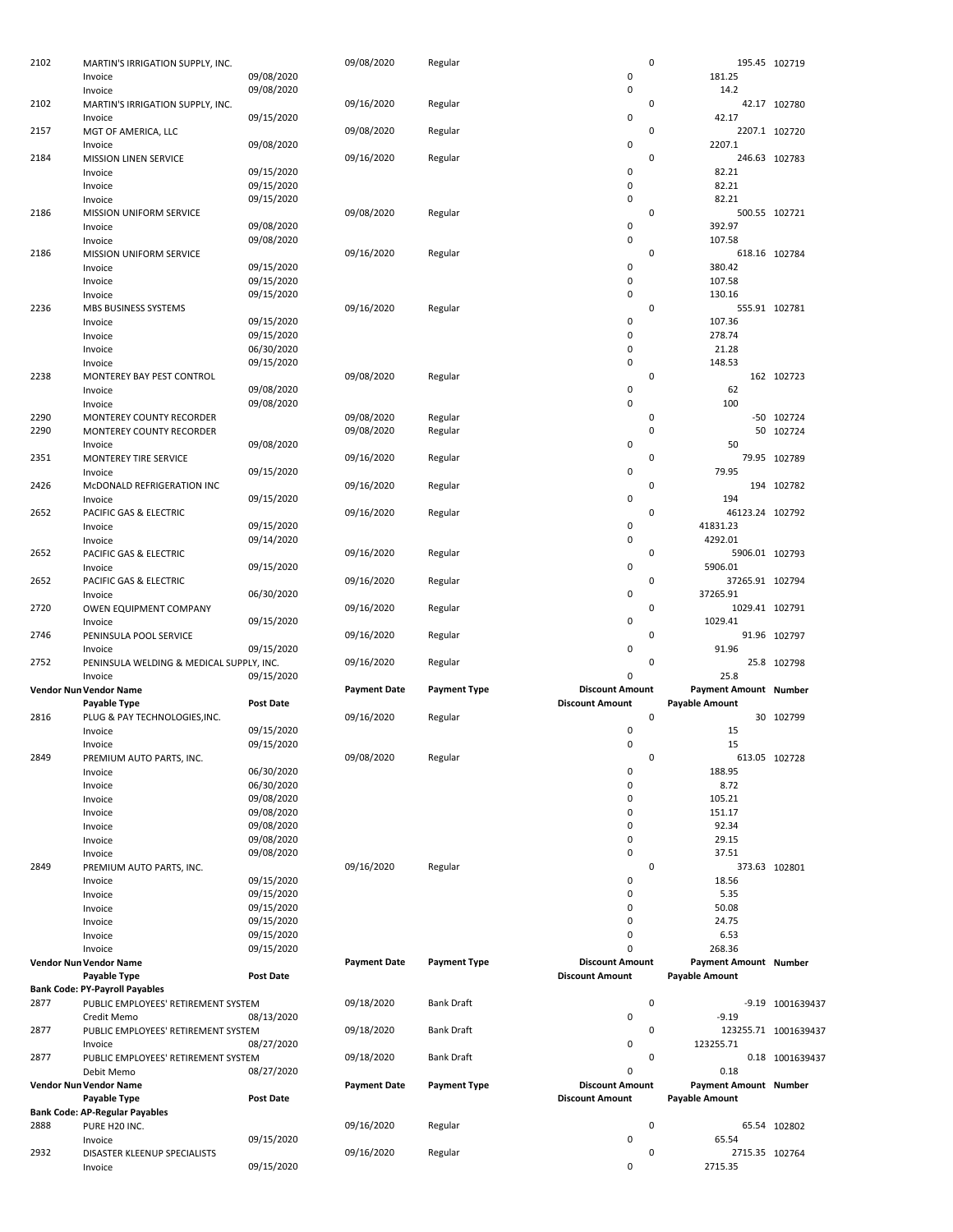| 2946 | BECK'S SHOE STORE, INC                                             |                  | 09/16/2020          | Regular             | 0                                                |                              | 694.1 102751             |
|------|--------------------------------------------------------------------|------------------|---------------------|---------------------|--------------------------------------------------|------------------------------|--------------------------|
|      | Invoice                                                            | 09/15/2020       |                     |                     | 0                                                | 250                          |                          |
|      | Invoice                                                            | 07/22/2020       |                     |                     | 0                                                | 249.09                       |                          |
|      | Invoice                                                            | 09/15/2020       |                     |                     | 0                                                | 195.01                       |                          |
| 3040 | SAFETY-KLEEN SYSTEMS, INC.                                         |                  | 09/08/2020          | Regular             | 0                                                | 703.09 102732                |                          |
|      | Invoice                                                            | 09/08/2020       |                     |                     | 0                                                | 703.09                       |                          |
| 3134 | SEASIDE CHAMBER OF COMMERCE<br>Invoice                             | 09/08/2020       | 09/08/2020          | Regular             | 0<br>0                                           | 900                          | 900 102735               |
| 3211 | SHERWIN-WILLIAMS CO.                                               |                  | 09/08/2020          | Regular             | 0                                                | 305.79 102737                |                          |
|      | Invoice                                                            | 09/08/2020       |                     |                     | 0                                                | 305.79                       |                          |
| 3211 | SHERWIN-WILLIAMS CO.                                               |                  | 09/16/2020          | Regular             | 0                                                | 186.22 102806                |                          |
|      | Invoice                                                            | 09/15/2020       |                     |                     | 0                                                | 186.22                       |                          |
| 3307 | SAME DAY SHRED                                                     |                  | 09/08/2020          | Regular             | 0                                                |                              | 45 102734                |
|      | Invoice                                                            | 09/08/2020       |                     |                     | 0                                                | 45                           |                          |
| 3319 | STAPLES ADVANTAGE                                                  |                  | 09/08/2020          | Regular             | 0                                                | 139.34 102739                |                          |
|      | Invoice                                                            | 09/08/2020       |                     |                     | 0                                                | 32.71                        |                          |
|      | Invoice                                                            | 09/08/2020       |                     |                     | 0                                                | 106.63                       |                          |
| 3319 | STAPLES ADVANTAGE                                                  |                  | 09/16/2020          | Regular             | 0                                                | 264.77 102807                |                          |
|      | Invoice                                                            | 09/15/2020       |                     |                     | $\mathbf 0$                                      | 264.77                       |                          |
|      | Vendor Nun Vendor Name                                             |                  | <b>Payment Date</b> | <b>Payment Type</b> | <b>Discount Amount</b>                           | Payment Amount Number        |                          |
|      | Payable Type                                                       | <b>Post Date</b> |                     |                     | <b>Discount Amount</b>                           | <b>Payable Amount</b>        |                          |
|      | <b>Bank Code: PY-Payroll Payables</b>                              |                  |                     |                     |                                                  |                              |                          |
| 3560 | UNITED WAY OF MONTEREY PENINSULA                                   |                  | 09/09/2020          | Regular             | $\mathbf 0$                                      |                              | 66 19164                 |
|      | Invoice                                                            | 08/13/2020       |                     |                     | 0                                                | 33                           |                          |
|      | Invoice                                                            | 08/27/2020       |                     |                     | 0                                                | 33                           |                          |
|      | Vendor Nun Vendor Name                                             | <b>Post Date</b> | <b>Payment Date</b> | <b>Payment Type</b> | <b>Discount Amount</b><br><b>Discount Amount</b> | <b>Payment Amount Number</b> |                          |
|      | Payable Type<br><b>Bank Code: AP-Regular Payables</b>              |                  |                     |                     |                                                  | <b>Payable Amount</b>        |                          |
| 3851 | BOUND TREE MEDICAL, LLC                                            |                  | 09/16/2020          | Regular             | $\mathbf 0$                                      | 242.28 102753                |                          |
|      | Invoice                                                            | 09/15/2020       |                     |                     | 0                                                | 242.28                       |                          |
| 4222 | HARRIS & ASSOCIATES, INC.                                          |                  | 09/16/2020          | Regular             | 0                                                |                              | 39000 102774             |
|      | Invoice                                                            | 09/15/2020       |                     |                     | 0                                                | 39000                        |                          |
| 4425 | MONTEREY AUTO SUPPLY                                               |                  | 09/08/2020          | Regular             | 0                                                |                              | 570.8 102722             |
|      | Invoice                                                            | 09/08/2020       |                     |                     | 0                                                | 335.97                       |                          |
|      | Invoice                                                            | 09/08/2020       |                     |                     | 0                                                | 234.83                       |                          |
| 4425 | MONTEREY AUTO SUPPLY                                               |                  | 09/16/2020          | Regular             | 0                                                | 708.92 102786                |                          |
|      | Invoice                                                            | 09/15/2020       |                     |                     | 0                                                | 21.73                        |                          |
|      | Invoice                                                            | 09/15/2020       |                     |                     | 0                                                | 143.28                       |                          |
|      | Invoice                                                            | 09/15/2020       |                     |                     | 0                                                | 358.08                       |                          |
|      | Invoice                                                            | 09/15/2020       |                     |                     | 0                                                | 185.83                       |                          |
|      | CORPORATE RISK HOLDINGS III, INC.                                  |                  | 09/16/2020          |                     | 0                                                |                              | 250 102760               |
| 4838 |                                                                    |                  |                     | Regular             |                                                  |                              |                          |
|      | Invoice                                                            | 09/15/2020       |                     |                     | 0                                                | 250                          |                          |
|      | Vendor Nun Vendor Name                                             |                  | <b>Payment Date</b> | <b>Payment Type</b> | <b>Discount Amount</b>                           | Payment Amount Number        |                          |
|      | Payable Type                                                       | <b>Post Date</b> |                     |                     | <b>Discount Amount</b>                           | <b>Payable Amount</b>        |                          |
|      | <b>Bank Code: PY-Payroll Payables</b>                              |                  |                     |                     |                                                  |                              |                          |
| 4920 | ICMA RETIREMENT TRUST-457                                          |                  | 09/10/2020          | <b>Bank Draft</b>   | 0                                                |                              | -98.84 1f242c292b        |
|      | Credit Memo                                                        | 09/10/2020       |                     |                     | 0                                                | $-98.84$                     |                          |
| 4920 | ICMA RETIREMENT TRUST-457                                          |                  | 09/10/2020          | <b>Bank Draft</b>   | 0                                                |                              | 33853.41 1f242c292b      |
|      | Invoice                                                            | 09/10/2020       |                     |                     | 0                                                | 33853.41                     |                          |
| 4920 | ICMA RETIREMENT TRUST-457                                          |                  | 09/10/2020          | <b>Bank Draft</b>   | $\Omega$                                         |                              | 9911.44 1f242c292b       |
|      | Invoice                                                            | 09/10/2020       |                     |                     | 0                                                | 9911.44                      |                          |
| 4920 | ICMA RETIREMENT TRUST-457                                          |                  | 09/10/2020          | <b>Bank Draft</b>   | 0                                                |                              | 757.95 1f242c292b        |
|      | Invoice                                                            | 09/10/2020       |                     | <b>Bank Draft</b>   | 0<br>0                                           | 757.95                       |                          |
| 5144 | STATE OF CALIFORNIA<br>Invoice                                     | 09/09/2020       | 09/11/2020          |                     | 0                                                | 8.7                          | 8.7 1-619-989-792        |
| 5144 | STATE OF CALIFORNIA                                                |                  | 09/11/2020          | <b>Bank Draft</b>   | 0                                                |                              | 22923.59 1-619-989-792   |
|      | Invoice                                                            | 09/10/2020       |                     |                     | 0                                                | 22923.59                     |                          |
|      | Vendor Nun Vendor Name                                             |                  | <b>Payment Date</b> | <b>Payment Type</b> | <b>Discount Amount</b>                           | <b>Payment Amount Number</b> |                          |
|      | Payable Type                                                       | <b>Post Date</b> |                     |                     | <b>Discount Amount</b>                           | <b>Payable Amount</b>        |                          |
|      | <b>Bank Code: AP-Regular Payables</b>                              |                  |                     |                     |                                                  |                              |                          |
| 5163 | DON CHAPIN COMPANY, INC.                                           |                  | 09/16/2020          | Regular             | 0                                                | 14805.75 102765              |                          |
|      | Invoice                                                            | 09/15/2020       |                     |                     | 0                                                | 14805.75                     |                          |
|      | Vendor Nun Vendor Name                                             |                  | <b>Payment Date</b> | <b>Payment Type</b> | <b>Discount Amount</b>                           | Payment Amount Number        |                          |
|      | Payable Type                                                       | <b>Post Date</b> |                     |                     | <b>Discount Amount</b>                           | <b>Payable Amount</b>        |                          |
|      | <b>Bank Code: PY-Payroll Payables</b>                              |                  |                     |                     |                                                  |                              |                          |
| 5264 | RABOBANK, N.A.                                                     |                  | 09/11/2020          | Bank Draft          | 0                                                |                              | 21.74 270065524514922    |
|      | Invoice                                                            | 09/09/2020       |                     |                     | 0                                                | 21.74                        |                          |
| 5264 | RABOBANK, N.A.                                                     |                  | 09/11/2020          | <b>Bank Draft</b>   | 0                                                |                              | 16864.78 270065524514922 |
|      | Invoice                                                            | 09/10/2020       |                     |                     | 0                                                | 16864.78                     |                          |
| 5264 | RABOBANK, N.A.                                                     |                  | 09/11/2020          | <b>Bank Draft</b>   | 0<br>0                                           | 59346.04                     | 59346.04 270065524514922 |
| 5264 | Invoice                                                            | 09/10/2020       |                     | <b>Bank Draft</b>   | 0                                                |                              | -1.84 270065524514922    |
|      | RABOBANK, N.A.<br>Credit Memo                                      | 08/13/2020       | 09/11/2020          |                     | 0                                                | $-1.84$                      |                          |
|      | Vendor Nun Vendor Name                                             |                  | <b>Payment Date</b> | <b>Payment Type</b> | <b>Discount Amount</b>                           | Payment Amount Number        |                          |
|      | Payable Type                                                       | <b>Post Date</b> |                     |                     | <b>Discount Amount</b>                           | <b>Payable Amount</b>        |                          |
|      | <b>Bank Code: AP-Regular Payables</b>                              |                  |                     |                     |                                                  |                              |                          |
|      | TYLER TECHNOLOGIES, INC.                                           |                  | 09/08/2020          | Regular             | 0                                                |                              | 138 102742               |
|      | Invoice                                                            | 09/08/2020       |                     |                     | 0                                                | 138                          |                          |
| 5326 | Vendor Nun Vendor Name                                             |                  | <b>Payment Date</b> | <b>Payment Type</b> | <b>Discount Amount</b>                           | Payment Amount Number        |                          |
|      | Payable Type                                                       | <b>Post Date</b> |                     |                     | <b>Discount Amount</b>                           | Payable Amount               |                          |
| 5462 | <b>Bank Code: PY-Payroll Payables</b><br>LABORERS NATIONAL PENSION |                  | 09/09/2020          | Regular             | 0                                                |                              | 7776 19163               |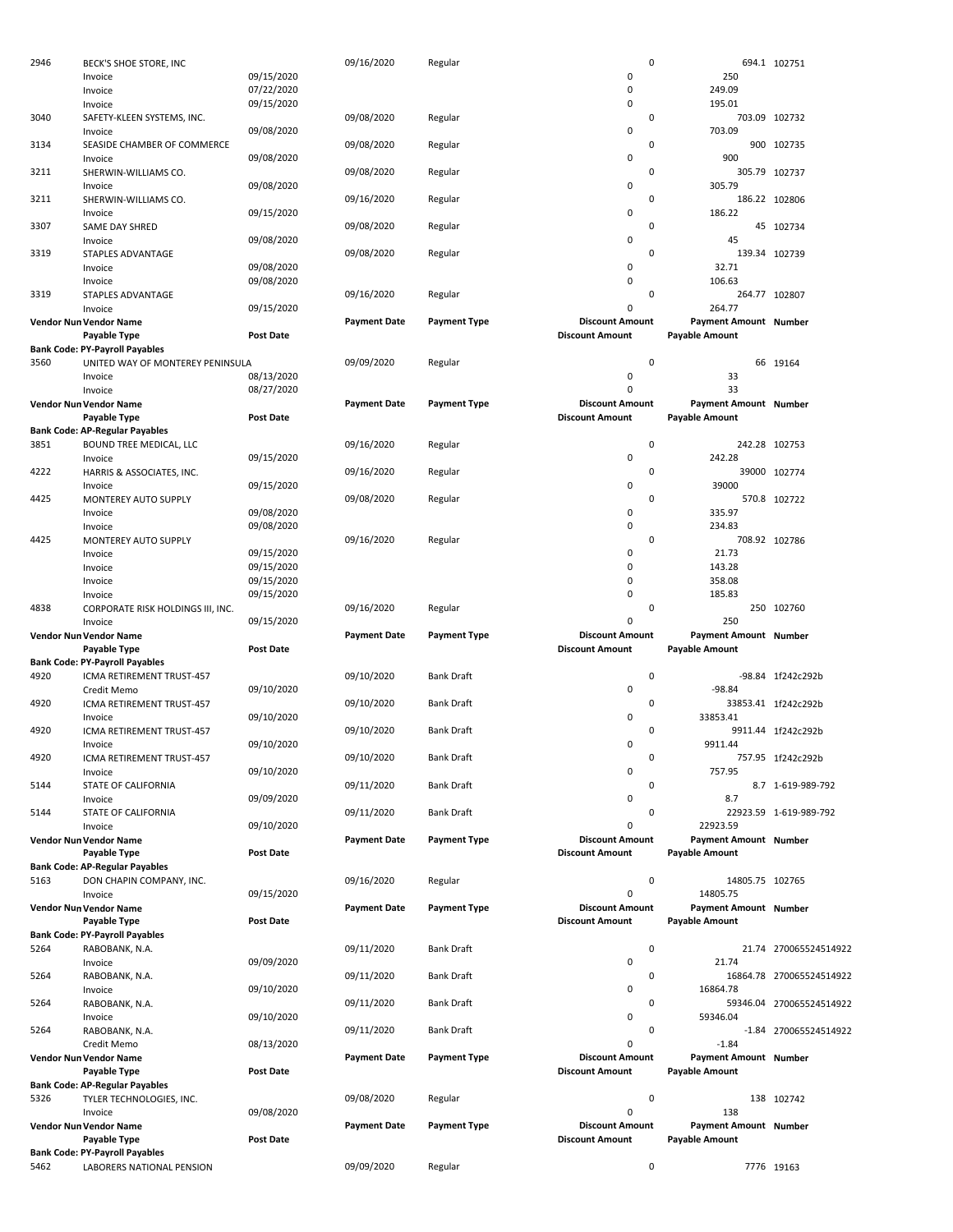|      | Invoice                               | 08/13/2020       |                     |                     | 0                      | 3456                         |                      |
|------|---------------------------------------|------------------|---------------------|---------------------|------------------------|------------------------------|----------------------|
|      | Invoice                               | 08/13/2020       |                     |                     | 0                      | 288                          |                      |
|      |                                       |                  |                     |                     | 0                      |                              |                      |
|      | Invoice                               | 08/27/2020       |                     |                     |                        | 3744                         |                      |
|      | Invoice                               | 08/27/2020       |                     |                     | $\Omega$               | 288                          |                      |
|      | Vendor Nun Vendor Name                |                  | <b>Payment Date</b> | <b>Payment Type</b> | <b>Discount Amount</b> | Payment Amount Number        |                      |
|      | Payable Type                          | <b>Post Date</b> |                     |                     | <b>Discount Amount</b> | <b>Payable Amount</b>        |                      |
|      |                                       |                  |                     |                     |                        |                              |                      |
|      | <b>Bank Code: AP-Regular Payables</b> |                  |                     |                     |                        |                              |                      |
| 5475 | <b>TERRYBERRY</b>                     |                  | 09/08/2020          | Regular             | 0                      |                              | 121.16 102740        |
|      | Invoice                               | 09/08/2020       |                     |                     | 0                      | 121.16                       |                      |
|      | Vendor Nun Vendor Name                |                  | <b>Payment Date</b> | <b>Payment Type</b> | <b>Discount Amount</b> | Payment Amount Number        |                      |
|      | Payable Type                          | <b>Post Date</b> |                     |                     | <b>Discount Amount</b> | <b>Payable Amount</b>        |                      |
|      |                                       |                  |                     |                     |                        |                              |                      |
|      | <b>Bank Code: PY-Payroll Payables</b> |                  |                     |                     |                        |                              |                      |
| 5476 | <b>GUARDIAN</b>                       |                  | 09/11/2020          | <b>Bank Draft</b>   | 0                      |                              | 2826.9 1599692683631 |
|      | Invoice                               | 09/09/2020       |                     |                     | 0                      | 2826.9                       |                      |
|      | Vendor Nun Vendor Name                |                  | <b>Payment Date</b> | Payment Type        | <b>Discount Amount</b> | <b>Payment Amount Number</b> |                      |
|      |                                       |                  |                     |                     |                        |                              |                      |
|      | Payable Type                          | <b>Post Date</b> |                     |                     | <b>Discount Amount</b> | <b>Payable Amount</b>        |                      |
|      | <b>Bank Code: AP-Regular Payables</b> |                  |                     |                     |                        |                              |                      |
| 5523 | ADVANCE WATER ENGINEERING, INC.       |                  | 09/16/2020          | Regular             | $\mathbf 0$            |                              | 266.25 102747        |
|      | Invoice                               | 09/15/2020       |                     |                     | 0                      | 266.25                       |                      |
|      |                                       |                  |                     |                     |                        |                              |                      |
|      | Vendor Nun Vendor Name                |                  | <b>Payment Date</b> | Payment Type        | <b>Discount Amount</b> | Payment Amount Number        |                      |
|      | Payable Type                          | <b>Post Date</b> |                     |                     | <b>Discount Amount</b> | <b>Payable Amount</b>        |                      |
|      | <b>Bank Code: PY-Payroll Payables</b> |                  |                     |                     |                        |                              |                      |
| 5539 | AFLAC                                 |                  | 09/15/2020          | <b>Bank Draft</b>   | 0                      |                              | 121.35 109948        |
|      |                                       |                  |                     |                     |                        |                              |                      |
|      | Invoice                               | 08/13/2020       |                     |                     | 0                      | 121.35                       |                      |
| 5539 | AFLAC                                 |                  | 09/15/2020          | <b>Bank Draft</b>   | 0                      |                              | 121.37 109948        |
|      | Invoice                               | 08/27/2020       |                     |                     | 0                      | 121.37                       |                      |
|      |                                       |                  |                     |                     | 0                      |                              |                      |
| 5539 | AFLAC                                 |                  | 09/15/2020          | <b>Bank Draft</b>   |                        |                              | 184.45 109948        |
|      | Invoice                               | 08/13/2020       |                     |                     | 0                      | 184.45                       |                      |
| 5539 | AFLAC                                 |                  | 09/15/2020          | <b>Bank Draft</b>   | 0                      |                              | 184.48 109948        |
|      | Invoice                               | 08/27/2020       |                     |                     | 0                      | 184.48                       |                      |
|      |                                       |                  |                     |                     |                        |                              |                      |
| 5705 | PUBLIC AGENCY RETIREMENT SERVICES     |                  | 09/09/2020          | <b>Bank Draft</b>   | 0                      |                              | 750 abb4dca963       |
|      | Invoice                               | 09/09/2020       |                     |                     | 0                      | 750                          |                      |
| 5705 | PUBLIC AGENCY RETIREMENT SERVICES     |                  | 09/09/2020          | <b>Bank Draft</b>   | 0                      |                              | 439.23 abb4dca963    |
|      |                                       |                  |                     |                     | 0                      | 439.23                       |                      |
|      | Invoice                               | 09/09/2020       |                     |                     |                        |                              |                      |
|      | Vendor Nun Vendor Name                |                  | <b>Payment Date</b> | <b>Payment Type</b> | <b>Discount Amount</b> | Payment Amount Number        |                      |
|      | Payable Type                          | <b>Post Date</b> |                     |                     | <b>Discount Amount</b> | <b>Payable Amount</b>        |                      |
|      | <b>Bank Code: AP-Regular Payables</b> |                  |                     |                     |                        |                              |                      |
|      |                                       |                  |                     |                     |                        |                              |                      |
| 5873 | UNITED SITE SERVICES, INC.            |                  | 09/16/2020          | Regular             | 0                      |                              | 239.34 102816        |
|      | Invoice                               | 09/15/2020       |                     |                     | 0                      | 189.68                       |                      |
|      | Invoice                               | 09/15/2020       |                     |                     | 0                      | 49.66                        |                      |
|      |                                       |                  |                     |                     |                        |                              |                      |
| 5921 | MONTEREY COUNTY AUDITOR-CONTROLLER    |                  | 09/16/2020          | Regular             | 0                      | 24886.9 102787               |                      |
|      | Invoice                               | 09/15/2020       |                     |                     | 0                      | 24886.9                      |                      |
|      |                                       |                  |                     |                     |                        |                              |                      |
|      |                                       |                  |                     |                     |                        |                              |                      |
| 5969 | <b>FASTENAL COMPANY</b>               |                  | 09/16/2020          | Regular             | 0                      | 341.22 102768                |                      |
|      | Invoice                               | 09/15/2020       |                     |                     | 0                      | 38.54                        |                      |
|      | Invoice                               | 09/15/2020       |                     |                     | 0                      | 13.24                        |                      |
|      |                                       |                  |                     |                     |                        |                              |                      |
|      | Invoice                               | 09/15/2020       |                     |                     | 0                      | 289.44                       |                      |
| 6027 | RICHARDS, WATSON & GERSHON            |                  | 09/08/2020          | Regular             | 0                      |                              | 6517.5 102731        |
|      | Invoice                               | 06/30/2020       |                     |                     | 0                      | 6517.5                       |                      |
|      |                                       |                  |                     |                     | <b>Discount Amount</b> |                              |                      |
|      | Vendor Nun Vendor Name                |                  | <b>Payment Date</b> | <b>Payment Type</b> |                        | Payment Amount Number        |                      |
|      | Payable Type                          | <b>Post Date</b> |                     |                     | <b>Discount Amount</b> | <b>Pavable Amount</b>        |                      |
|      | <b>Bank Code: PY-Payroll Payables</b> |                  |                     |                     |                        |                              |                      |
| 6105 |                                       |                  |                     | Bank Draft          | 0                      |                              |                      |
|      | VISION SERVICE PLAN-(CA)              |                  | 09/09/2020          |                     |                        |                              | 356.55 9560335323    |
|      | Debit Memo                            | 08/31/2020       |                     |                     | 0                      | 356.55                       |                      |
| 6105 | VISION SERVICE PLAN-(CA)              |                  | 09/09/2020          | <b>Bank Draft</b>   | 0                      |                              | 820.54 9560335323    |
|      | Invoice                               | 08/27/2020       |                     |                     | 0                      | 820.54                       |                      |
| 6105 |                                       |                  | 09/09/2020          | <b>Bank Draft</b>   | 0                      |                              |                      |
|      | VISION SERVICE PLAN-(CA)              |                  |                     |                     |                        |                              | 829.81 9560335323    |
|      | Invoice                               | 08/13/2020       |                     |                     | 0                      | 829.81                       |                      |
| 6105 | VISION SERVICE PLAN-(CA)              |                  | 09/09/2020          | <b>Bank Draft</b>   | 0                      |                              | -23.43 9560335323    |
|      | Credit Memo                           | 08/31/2020       |                     |                     | 0                      | $-23.43$                     |                      |
|      |                                       |                  |                     |                     |                        |                              |                      |
|      | Vendor Nun Vendor Name                |                  | <b>Payment Date</b> | Payment Type        | <b>Discount Amount</b> | Payment Amount Number        |                      |
|      | Payable Type                          | <b>Post Date</b> |                     |                     | <b>Discount Amount</b> | <b>Payable Amount</b>        |                      |
|      | <b>Bank Code: AP-Regular Payables</b> |                  |                     |                     |                        |                              |                      |
| 6162 | PLAYCORE WISCONSIN INC                |                  | 09/08/2020          | Regular             | 0                      | 1172.38 102727               |                      |
|      |                                       |                  |                     |                     |                        |                              |                      |
|      | Invoice                               | 09/08/2020       |                     |                     | 0                      | 1172.38                      |                      |
| 6172 | LEXISNEXIS RISK DATA MANGEMENT INC.   |                  | 09/16/2020          | Regular             | 0                      |                              | 3276 102778          |
|      | Invoice                               | 09/15/2020       |                     |                     | 0                      | 3276                         |                      |
|      |                                       |                  |                     |                     |                        |                              |                      |
| 6210 | SALINAS VALLEY PRO SQUAD              |                  | 09/08/2020          | Regular             | 0                      |                              | 476.16 102733        |
|      | Invoice                               | 06/30/2020       |                     |                     | 0                      | 234.78                       |                      |
|      | Invoice                               | 06/30/2020       |                     |                     | 0                      | 241.38                       |                      |
| 6210 | SALINAS VALLEY PRO SQUAD              |                  | 09/16/2020          | Regular             | 0                      |                              | 536.29 102804        |
|      |                                       |                  |                     |                     |                        |                              |                      |
|      | Invoice                               | 06/30/2020       |                     |                     | 0                      | 267.6                        |                      |
|      | Invoice                               | 06/30/2020       |                     |                     | 0                      | 268.69                       |                      |
| 6284 | JOHNSON ELECTRONICS                   |                  | 09/08/2020          | Regular             | 0                      |                              | 225.63 102715        |
|      |                                       |                  |                     |                     |                        |                              |                      |
|      | Invoice                               | 09/08/2020       |                     |                     | 0                      | 225.63                       |                      |
| 6306 | <b>GAVILAN PEST CONTROL</b>           |                  | 09/16/2020          | Regular             | 0                      |                              | 147 102769           |
|      | Invoice                               | 09/15/2020       |                     |                     | 0                      | 60                           |                      |
|      | Invoice                               | 09/15/2020       |                     |                     | 0                      | 87                           |                      |
|      |                                       |                  |                     |                     |                        |                              |                      |
| 6324 | The Home Depot Pro                    |                  | 09/16/2020          | Regular             | 0                      |                              | 100.99 102810        |
|      | Invoice                               | 09/15/2020       |                     |                     | 0                      | 6.77                         |                      |
|      | Invoice                               | 09/15/2020       |                     |                     | 0                      | 17.64                        |                      |
|      |                                       |                  |                     |                     |                        |                              |                      |
| 6553 | Invoice<br>COMCAST                    | 09/15/2020       | 09/16/2020          | Regular             | 0<br>$\pmb{0}$         | 76.58                        | 270.88 102758        |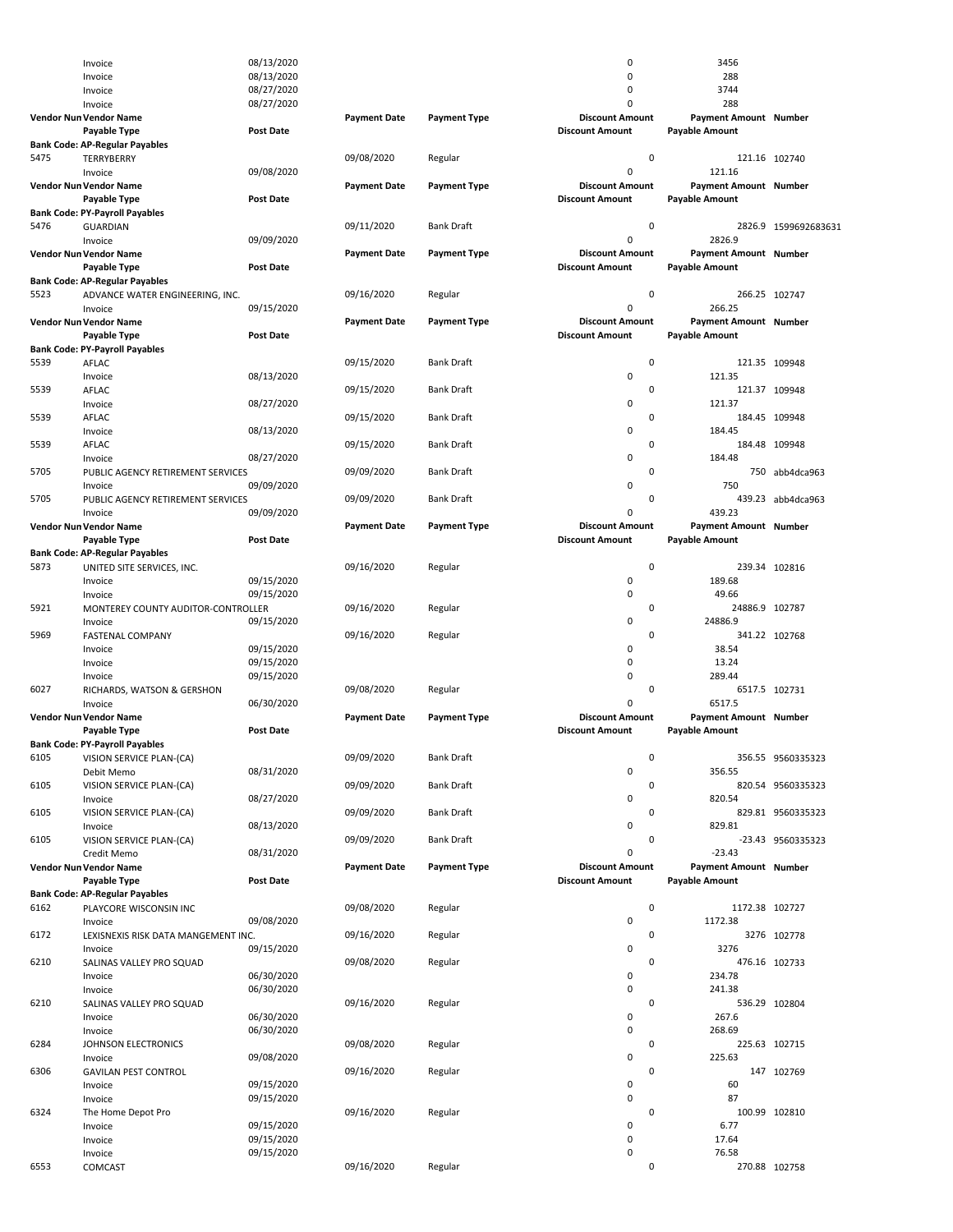|      | Invoice                                        | 09/15/2020       |                     |                     | $\pmb{0}$              | 270.88                       |                      |
|------|------------------------------------------------|------------------|---------------------|---------------------|------------------------|------------------------------|----------------------|
| 6664 | <b>CULLIGAN WATER CONDITIONING</b>             |                  | 09/08/2020          | Regular             | $\mathbf 0$            |                              | 286.25 102704        |
|      |                                                |                  |                     |                     |                        |                              |                      |
|      | Invoice                                        | 09/08/2020       |                     |                     | $\mathbf 0$            | 2.25                         |                      |
|      | Invoice                                        | 09/08/2020       |                     |                     | 0                      | 284                          |                      |
| 6671 | <b>VERIZON WIRELESS</b>                        |                  | 09/08/2020          | Regular             | 0                      |                              | 51.17 102743         |
|      | Invoice                                        | 09/08/2020       |                     |                     | 0                      | 51.17                        |                      |
|      |                                                |                  |                     |                     |                        |                              |                      |
| 6671 | <b>VERIZON WIRELESS</b>                        |                  | 09/16/2020          | Regular             | 0                      | 3848.72 102818               |                      |
|      | Invoice                                        | 09/15/2020       |                     |                     | 0                      | 839.25                       |                      |
|      | Invoice                                        | 09/15/2020       |                     |                     | 0                      | 38.01                        |                      |
|      | Invoice                                        | 09/15/2020       |                     |                     | 0                      | 157.11                       |                      |
|      |                                                |                  |                     |                     |                        |                              |                      |
|      | Invoice                                        | 09/15/2020       |                     |                     | 0                      | 127.34                       |                      |
|      | Invoice                                        | 09/15/2020       |                     |                     | 0                      | 209.89                       |                      |
|      | Invoice                                        | 09/15/2020       |                     |                     | 0                      | 1492.63                      |                      |
|      |                                                |                  |                     |                     |                        |                              |                      |
|      | Invoice                                        | 09/15/2020       |                     |                     | 0                      | 650.77                       |                      |
|      | Invoice                                        | 09/15/2020       |                     |                     | $\mathbf 0$            | 333.72                       |                      |
| 6680 | GERALD A. GRAEBE AND ASSOCIATES. INC.          |                  | 09/16/2020          | Regular             | $\mathbf 0$            |                              | 500 102770           |
|      |                                                |                  |                     |                     |                        |                              |                      |
|      | Invoice                                        | 09/15/2020       |                     |                     | $\mathbf 0$            | 500                          |                      |
| 6703 | RAUL LOZANO                                    |                  | 09/08/2020          | Regular             | 0                      | 1403.23 102729               |                      |
|      | Invoice                                        | 09/08/2020       |                     |                     | 0                      | 1403.23                      |                      |
|      |                                                |                  |                     |                     | $\mathbf 0$            |                              |                      |
| 6727 | DATAPROSE, INC.                                |                  | 09/16/2020          | Regular             |                        |                              | 453.95 102762        |
|      | Invoice                                        | 09/15/2020       |                     |                     | 0                      | 453.95                       |                      |
| 6970 | ID CONCEPTS, LLC                               |                  | 09/08/2020          | Regular             | $\mathbf 0$            |                              | 51.69 102714         |
|      |                                                |                  |                     |                     | $\mathbf 0$            |                              |                      |
|      | Invoice                                        | 09/08/2020       |                     |                     |                        | 51.69                        |                      |
| 7065 | JAN ROEHL CONSULTING                           |                  | 09/16/2020          | Regular             | 0                      |                              | 2200 102777          |
|      | Invoice                                        | 09/15/2020       |                     |                     | $\mathbf 0$            | 2200                         |                      |
| 7173 |                                                |                  | 09/08/2020          |                     | 0                      |                              |                      |
|      | Iconix Waterworks (US) Inc.                    |                  |                     | Regular             |                        |                              | 364.46 102713        |
|      | Invoice                                        | 09/08/2020       |                     |                     | $\mathbf 0$            | 364.46                       |                      |
|      | <b>Vendor Nun Vendor Name</b>                  |                  | <b>Payment Date</b> | <b>Payment Type</b> | <b>Discount Amount</b> | Payment Amount Number        |                      |
|      |                                                |                  |                     |                     |                        |                              |                      |
|      | Payable Type                                   | <b>Post Date</b> |                     |                     | <b>Discount Amount</b> | <b>Payable Amount</b>        |                      |
| 7287 | PNC EQUIPMENT FINANCE                          |                  | 09/16/2020          | Regular             | $\mathbf 0$            | 9354.29 102800               |                      |
|      | Invoice                                        | 09/15/2020       |                     |                     | 0                      | 9354.29                      |                      |
|      |                                                |                  |                     |                     | <b>Discount Amount</b> |                              |                      |
|      | Vendor Nun Vendor Name                         |                  | <b>Payment Date</b> | <b>Payment Type</b> |                        | Payment Amount Number        |                      |
|      | Payable Type                                   | <b>Post Date</b> |                     |                     | <b>Discount Amount</b> | <b>Payable Amount</b>        |                      |
|      | <b>Bank Code: PY-Payroll Payables</b>          |                  |                     |                     |                        |                              |                      |
| 7370 |                                                |                  |                     |                     | $\mathbf 0$            | 1638.75 19165                |                      |
|      | UPEC, LOCAL 792                                |                  | 09/09/2020          | Regular             |                        |                              |                      |
|      | Invoice                                        | 08/13/2020       |                     |                     | 0                      | 807.5                        |                      |
|      | Invoice                                        | 08/27/2020       |                     |                     | $\Omega$               | 831.25                       |                      |
|      |                                                |                  | <b>Payment Date</b> | <b>Payment Type</b> | <b>Discount Amount</b> | Payment Amount Number        |                      |
|      | Vendor Nun Vendor Name                         |                  |                     |                     |                        |                              |                      |
|      | Payable Type                                   | <b>Post Date</b> |                     |                     | <b>Discount Amount</b> | <b>Payable Amount</b>        |                      |
|      | <b>Bank Code: AP-Regular Payables</b>          |                  |                     |                     |                        |                              |                      |
| 7644 |                                                |                  |                     |                     | $\mathbf 0$            | 4967.52 102703               |                      |
|      | <b>COMCAST BUSINESS</b>                        |                  | 09/08/2020          | Regular             |                        |                              |                      |
|      |                                                |                  |                     |                     |                        |                              |                      |
|      | Invoice                                        | 09/08/2020       |                     |                     | $\mathbf 0$            | 4967.52                      |                      |
|      |                                                |                  |                     |                     |                        |                              |                      |
| 7796 | TARGETSOLUTIONS LEARNING, LLC.                 |                  | 09/16/2020          | Regular             | 0                      | 2201.83 102809               |                      |
|      | Invoice                                        | 09/15/2020       |                     |                     | 0                      | 2201.83                      |                      |
|      |                                                |                  | <b>Payment Date</b> |                     | <b>Discount Amount</b> | <b>Payment Amount Number</b> |                      |
|      | Vendor Nun Vendor Name                         |                  |                     | <b>Payment Type</b> |                        |                              |                      |
|      | Payable Type                                   | <b>Post Date</b> |                     |                     | <b>Discount Amount</b> | <b>Payable Amount</b>        |                      |
|      | <b>Bank Code: PY-Payroll Payables</b>          |                  |                     |                     |                        |                              |                      |
| 7976 | AMERICAN FIDELITY                              |                  |                     | <b>Bank Draft</b>   | $\mathbf 0$            |                              | 2736.78 738528003    |
|      |                                                |                  | 09/09/2020          |                     |                        |                              |                      |
|      | Invoice                                        | 08/13/2020       |                     |                     | 0                      | 2736.78                      |                      |
| 7976 | AMERICAN FIDELITY                              |                  | 09/09/2020          | <b>Bank Draft</b>   | 0                      |                              | 112.5 738528013      |
|      |                                                |                  |                     |                     |                        |                              |                      |
|      | Debit Memo                                     | 09/10/2020       |                     |                     | 0                      | 112.5                        |                      |
| 7976 | AMERICAN FIDELITY                              |                  | 09/09/2020          | Bank Draft          | 0                      |                              | 2582.62 738528013    |
|      | Invoice                                        | 08/27/2020       |                     |                     | $\mathbf 0$            | 2582.62                      |                      |
|      |                                                |                  |                     |                     | <b>Discount Amount</b> |                              |                      |
|      | Vendor Nun Vendor Name                         |                  | <b>Payment Date</b> | <b>Payment Type</b> |                        | Payment Amount Number        |                      |
|      | Payable Type                                   | <b>Post Date</b> |                     |                     | <b>Discount Amount</b> | <b>Payable Amount</b>        |                      |
|      | <b>Bank Code: AP-Regular Payables</b>          |                  |                     |                     |                        |                              |                      |
| 7996 | <b>CIVICPLUS</b>                               |                  | 09/16/2020          | Regular             | $\mathbf 0$            | 6206.75 102756               |                      |
|      |                                                |                  |                     |                     |                        |                              |                      |
|      | Invoice                                        | 09/15/2020       |                     |                     | $\mathbf 0$            | 6206.75                      |                      |
| 8049 | MONTEREY PENINSULA VOLUNTEER SERVICES          |                  | 09/08/2020          | Regular             | $\mathbf 0$            |                              | 33 102725            |
|      | Invoice                                        | 09/08/2020       |                     |                     | $\mathbf 0$            | 33                           |                      |
|      |                                                |                  |                     |                     |                        |                              |                      |
| 8091 | <b>BADGER METER INC.</b>                       |                  | 09/16/2020          | Regular             | $\mathbf 0$            |                              | 736.03 102750        |
|      | Invoice                                        | 09/15/2020       |                     |                     | $\mathbf 0$            | 736.03                       |                      |
|      | Vendor Nun Vendor Name                         |                  | <b>Payment Date</b> | <b>Payment Type</b> | <b>Discount Amount</b> | Payment Amount Number        |                      |
|      |                                                |                  |                     |                     |                        |                              |                      |
|      | Payable Type                                   | Post Date        |                     |                     | <b>Discount Amount</b> | <b>Payable Amount</b>        |                      |
|      | <b>Bank Code: PY-Payroll Payables</b>          |                  |                     |                     |                        |                              |                      |
| 8308 | AMERICAN FIDELITY ADMINISTRATIVE SERVICES, LLC |                  | 09/16/2020          | Regular             | $\mathbf 0$            | 228.65 19166                 |                      |
|      |                                                |                  |                     |                     |                        |                              |                      |
|      | Invoice                                        | 09/16/2020       |                     |                     | 0                      | 228.65                       |                      |
|      | Vendor Nun Vendor Name                         |                  | <b>Payment Date</b> | <b>Payment Type</b> | <b>Discount Amount</b> | Payment Amount Number        |                      |
|      | Payable Type                                   | <b>Post Date</b> |                     |                     | <b>Discount Amount</b> | <b>Payable Amount</b>        |                      |
|      |                                                |                  |                     |                     |                        |                              |                      |
|      | <b>Bank Code: AP-Regular Payables</b>          |                  |                     |                     |                        |                              |                      |
| 8345 | RESTORATIVE JUSTICE PARTNERS, INC.             |                  | 09/08/2020          | Regular             | $\mathbf 0$            | 3729.48 102730               |                      |
|      | Invoice                                        | 09/08/2020       |                     |                     | $\pmb{0}$              | 3729.48                      |                      |
|      |                                                |                  |                     |                     |                        |                              |                      |
| 8361 | SPEAKWRITE LLC                                 |                  | 09/08/2020          | Regular             | 0                      | 1052.78 102738               |                      |
|      | Invoice                                        | 09/08/2020       |                     |                     | 0                      | 1052.78                      |                      |
|      | Vendor Nun Vendor Name                         |                  | <b>Payment Date</b> | <b>Payment Type</b> | <b>Discount Amount</b> | Payment Amount Number        |                      |
|      |                                                |                  |                     |                     |                        |                              |                      |
|      | Payable Type                                   | <b>Post Date</b> |                     |                     | <b>Discount Amount</b> | <b>Payable Amount</b>        |                      |
|      | <b>Bank Code: PY-Payroll Payables</b>          |                  |                     |                     |                        |                              |                      |
| 8378 | THE HARTFORD                                   |                  | 09/10/2020          | <b>Bank Draft</b>   | $\mathbf 0$            |                              | 51.37 652698992446   |
|      |                                                |                  |                     |                     |                        |                              |                      |
|      | Debit Memo                                     | 09/10/2020       |                     |                     | $\mathbf 0$            | 51.37                        |                      |
| 8378 | THE HARTFORD                                   |                  | 09/10/2020          | <b>Bank Draft</b>   | $\mathbf 0$            |                              | 3848.51 652698992446 |
| 8378 | Invoice<br>THE HARTFORD                        | 08/13/2020       | 09/10/2020          | <b>Bank Draft</b>   | 0<br>$\mathbf 0$       | 3848.51                      | -8.75 652698992446   |